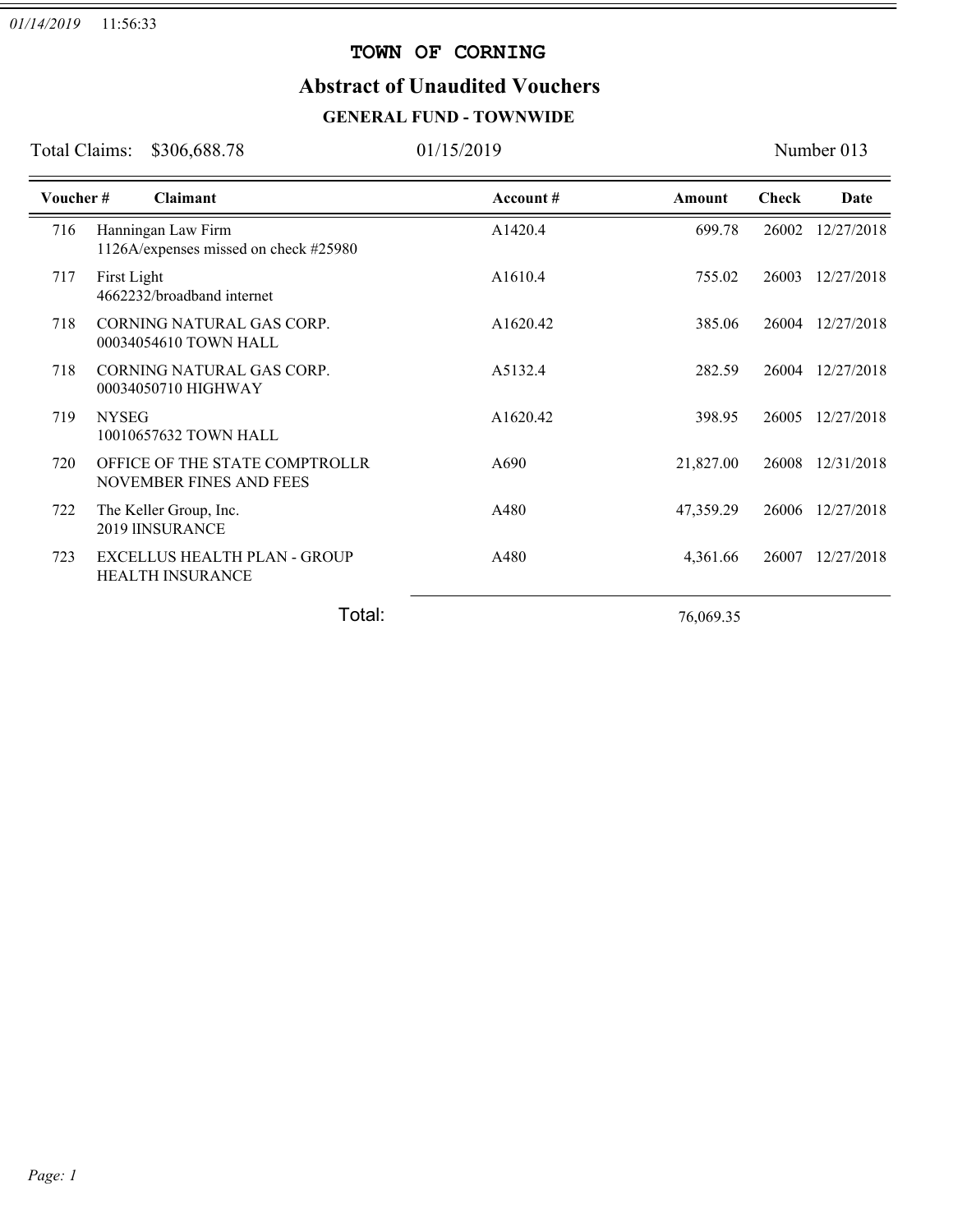### **TOWN OF CORNING**

 $=$ 

# **Abstract of Unaudited Vouchers**

# **HIGHWAY - OUTSIDE VILLAGE**

| Total Claims:<br>\$306,688.78 |  |                                                         | 01/15/2019 |               |              | Number 013       |  |  |
|-------------------------------|--|---------------------------------------------------------|------------|---------------|--------------|------------------|--|--|
| Voucher#                      |  | <b>Claimant</b>                                         | Account #  | <b>Amount</b> | <b>Check</b> | Date             |  |  |
| 723                           |  | EXCELLUS HEALTH PLAN - GROUP<br><b>HEALTH INSURANC3</b> | DB480      | 2.297.49      | 26007        | 12/27/2018       |  |  |
| 724                           |  | CSEA EMPLOYEE BENEFIT FD.<br><b>VISION/DENTAL</b>       | DB480      | 803.10        |              | 26010 12/31/2018 |  |  |
|                               |  | Total:                                                  |            | 3,100.59      |              |                  |  |  |

*Page: 2*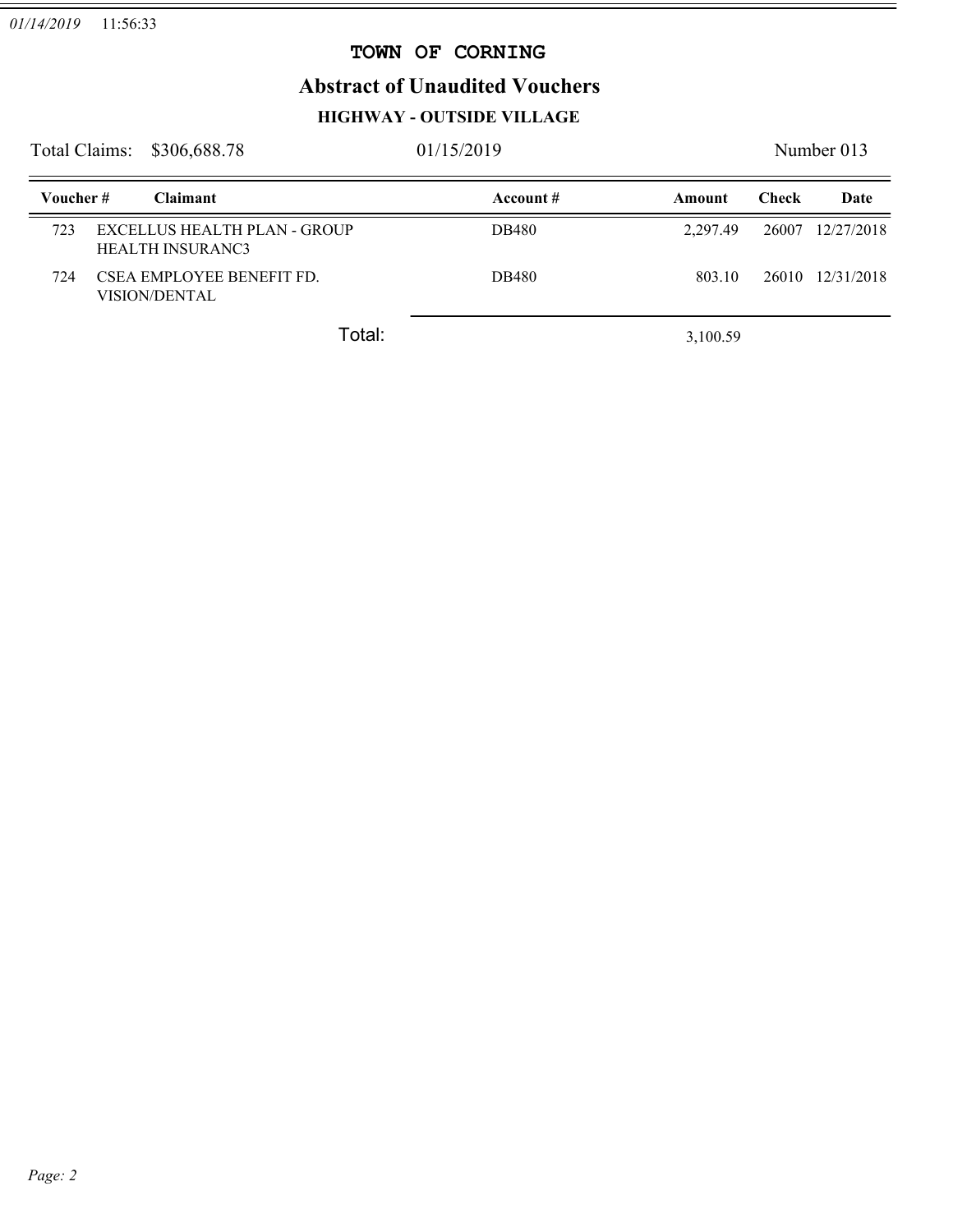### **TOWN OF CORNING**

### **Abstract of Unaudited Vouchers**

### **EQUIPMENT PURCHASE - CAPITAL PROJECT**

|           | Total Claims: \$306,688.78                              | 01/15/2019              |              | Number 013   |                  |
|-----------|---------------------------------------------------------|-------------------------|--------------|--------------|------------------|
| Voucher # | <b>Claimant</b>                                         | Account #               | Amount       | <b>Check</b> | Date             |
| 721       | BEAM MACK SALES & SERVICE, INC<br>2019 VOLVO DUMP TRUCK | H <sub>6</sub> -5130.29 | 224, 141, 12 |              | 26009 12/31/2018 |
|           | Total:                                                  |                         | 224, 141. 12 |              |                  |

 $=$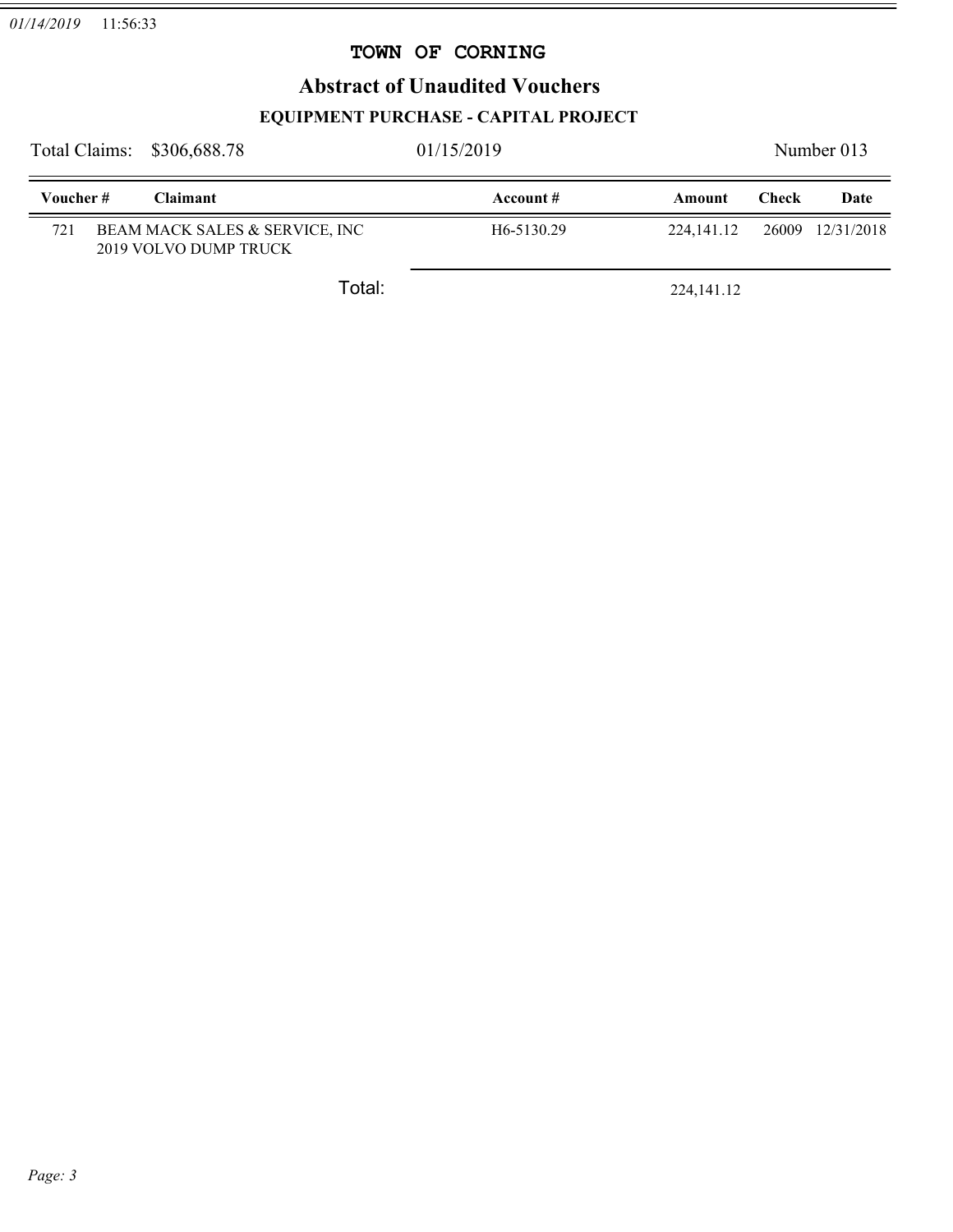### **TOWN OF CORNING**

 $=$ 

# **Abstract of Unaudited Vouchers PINEWOOD ACRES WATER DISTRICT**

| Total Claims: |              | \$306,688.78                                         | 01/15/2019  |        |       | Number 013 |  |
|---------------|--------------|------------------------------------------------------|-------------|--------|-------|------------|--|
| Voucher#      |              | <b>Claimant</b>                                      | Account #   | Amount | Check | Date       |  |
| 718           |              | CORNING NATURAL GAS CORP.<br>00034028600 PINEWOOD WD | SW3-8320.42 | 39.32  | 26004 | 12/27/2018 |  |
| 719           | <b>NYSEG</b> | 10037241667 BROWN RD                                 | SW3-8320.42 | 823.06 | 26005 | 12/27/2018 |  |
|               |              | Total:                                               |             | 862.38 |       |            |  |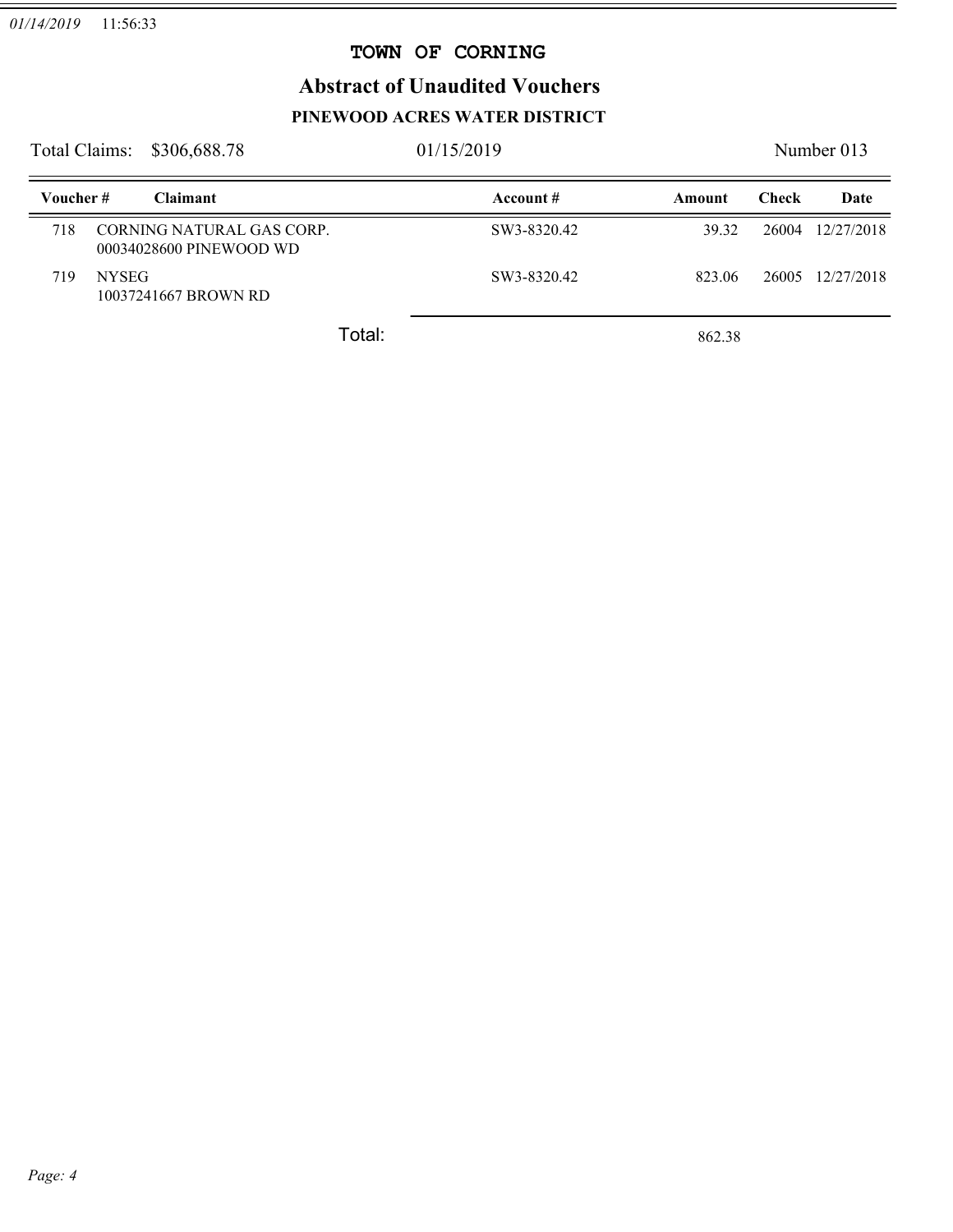### **TOWN OF CORNING**

## **Abstract of Unaudited Vouchers HORNBY ROAD WATER DISTRICT**

|           | Total Claims: \$306,688.78                         | 01/15/2019  |        | Number 013 |            |
|-----------|----------------------------------------------------|-------------|--------|------------|------------|
| Voucher # | <b>Claimant</b>                                    | Account $#$ | Amount | Check      | Date       |
| 718       | CORNING NATURAL GAS CORP.<br>00002101605 HORNBY RD | SW4-8320.42 | 43.55  | 26004      | 12/27/2018 |
|           | Total:                                             |             | 43.55  |            |            |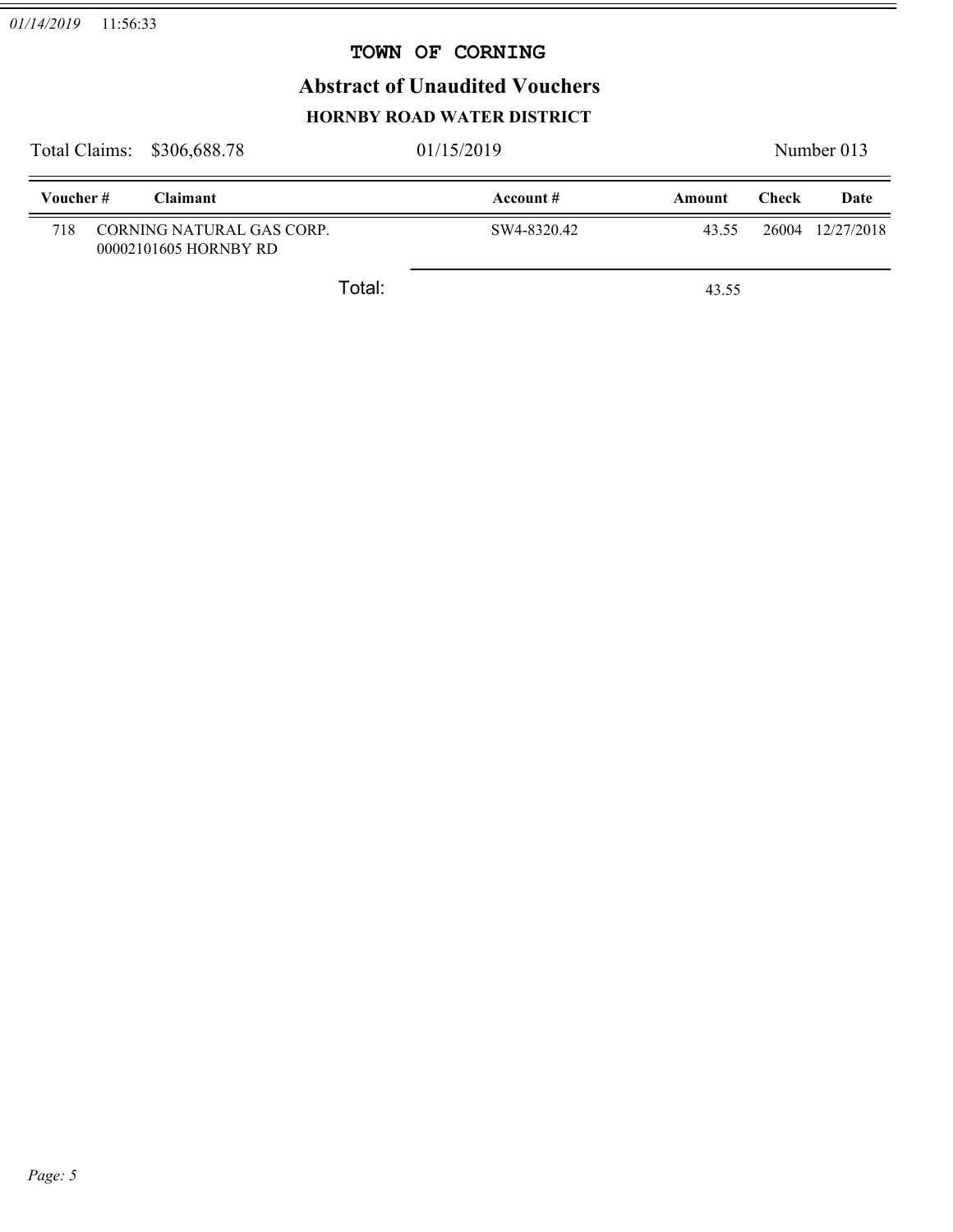### **TOWN OF CORNING**

# **Abstract of Unaudited Vouchers**

### **EC CONSOLIDATED WATER DISTRICT**

| Total Claims: \$306,688.78 |                            |        | 01/15/2019  |        | Number 013   |                  |
|----------------------------|----------------------------|--------|-------------|--------|--------------|------------------|
| Voucher#                   | <b>Claimant</b>            |        | Account $#$ | Amount | <b>Check</b> | Date             |
| 719<br><b>NYSEG</b>        | 10010657442 533.77 MAIN ST |        | SW8-8320.42 | 533.77 |              | 26005 12/27/2018 |
|                            |                            | Total: |             | 533.77 |              |                  |